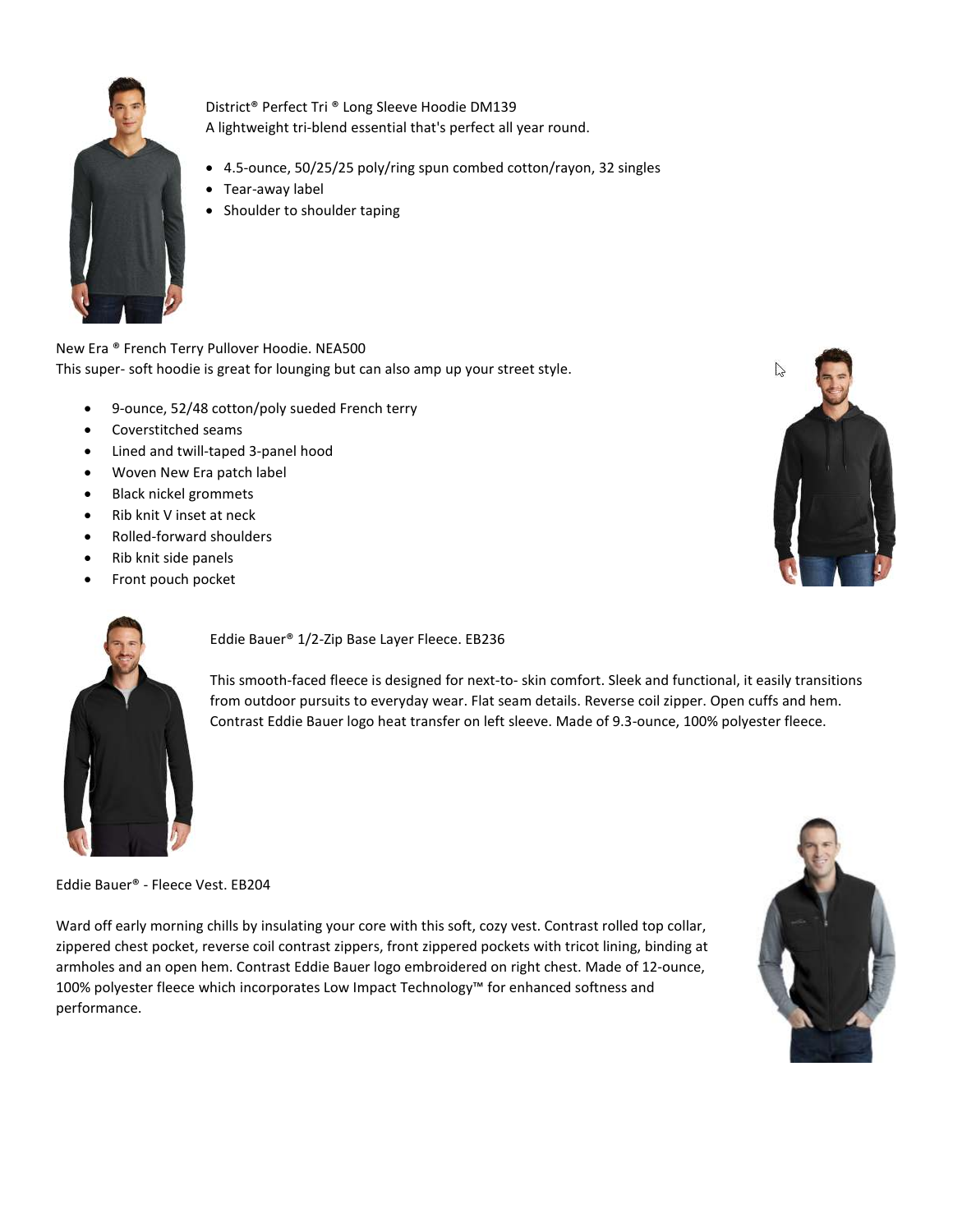

Port Authority® Ladies Collective Smooth Fleece Jacket. L904

A smooth face, brushed back and contrast coverstitching make this warm fleece jacket a classier alternative to more casual fleece.

- Can be zipped in and secured by snap attachments inside an outer Collective layer
- 9.8-ounce, 100% polyester fleece
- Slightly longer length
- Zip-through cadet collar
- Ruching at collar
- Vislon® center front zipper
- Front reverse- coil zippered pockets
- Open cuffs and hem Tulip hem

## Sport-Tek® Ladies Colorblock Soft Shell Jacket. LST970

Outfit the team--or those in the stands--in this jacket that's ready to take on light rain or wind with a sleek colorblock shell and a warm microfleece interior.

- 100% polyester woven shell bonded to a water resistant laminated film insert and a 100% polyester microfleece lining
- 1000MM fabric waterproof rating
- 1000G/M2 fabric breathability rating
- Zip-through cadet collar
- Reverse coil zipper
- Front zippered pockets
- Open hem



New Era® Ladies French Terry Pullover Hoodie. LNEA500 This super-soft hoodie is great for lounging but can also amp up your street style.

- 9-ounce, 52/48 cotton/poly sueded French terry
- Coverstitched seams
- Lined, twill-taped, 3-panel crossover hood
- Black nickel grommets
- Rolled-forward shoulders
- Rib knit side panels
- Front pouch pocket
- Rib knit cuffs and hem

Eddie Bauer® - Ladies Fleece Vest. EB205

Ward off early morning chills by insulating your core with this soft, cozy vest. Princess seams, reverse coil dyedto-match zippers, front zippered pockets with tricot lining, binding at armholes and an open hem. Contrast Eddie Bauer logo embroidered on right hem. Made of 12-ounce, 100% polyester fleece which incorporates Low Impact Technology™ for enhanced softness and performance.